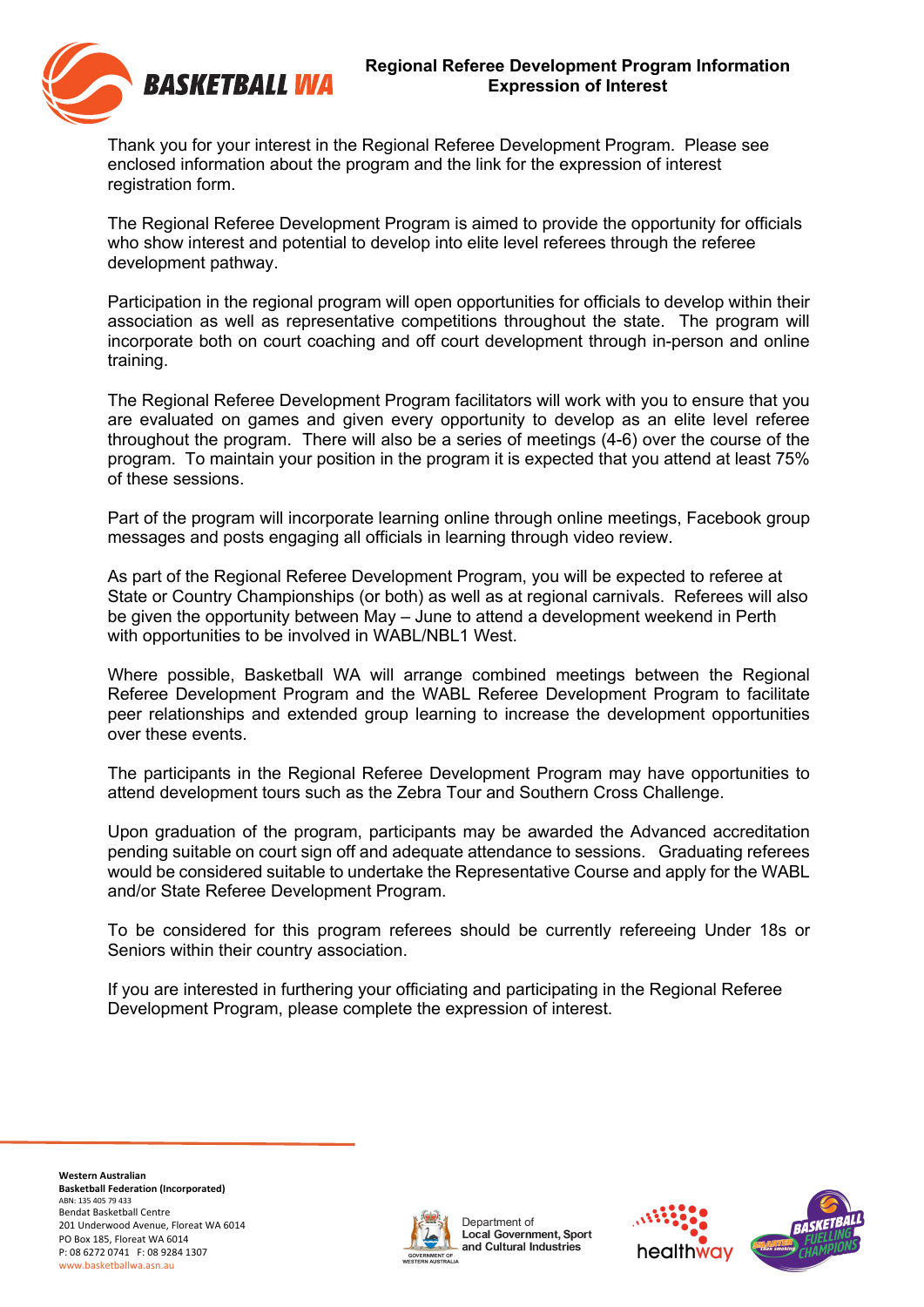

## **Selection Criteria**

The program is focused on developing country officials through their respective domestic competitions, regional carnivals as well as State and Country Championships.

Officials who possess the maturity and desire to constructively participate in group and individual learning.

In selecting officials, the Regional Referee Development Program coordinators, along with the Basketball WA Officials Manager may seek input from association referee coordinators or referee coaches to select the most suitable officials.

Selection will be based upon individual merit as well as group dynamics, taking into consideration your ability to work within a team environment. Candidate selection will be for the current year only, candidates may be appointed or removed during the year where considered appropriate.

## **Mandatory**

- Currently accredited as a Level 1 Referee
- Actively supportive of Basketball WA competitions and policies, including:
	- o Currently refereeing at a local association
	- o Being reasonably available for regional carnivals
	- o Being reasonably available for State and/or Country Championships
- Demonstrate potential to progress as an elite level referee
- A strong desire to improve and develop as a referee
- A desire to help your peers improve in their officiating
- Ability to constructively participate in group and individual learning
- Commitment to the program including attendance to at least 75% of all sessions
- To work towards, and maintain, a sufficient level of fitness
- A good awareness of the requirements of the program
- Demonstrate the potential to progress to an elite level

## **Desirable**

• Regularly refereeing WABL if geographic location allows

## **Professionalism**

As part of this program, you begin to represent not only your association but also Basketball WA (BWA). BWA expects all high-performance referees to act in a professional manner when refereeing and also off court.

You are expected to commit to 80% attendance to sessions. Allowances will be made for school, university and work commitments however we expect you to discuss this with the program facilitators in advance. It is expected that you respond to all communications sent out and view and respond to any Facebook posts that require a response. Please ensure you have turned your notifications on to the group, so you are aware when there is activity.

Each participant is solely responsive for their own development throughout the program. You will get out only as much as you put in. The facilitators are there to work with you so if you have any issues or concerns, please let them know. You are expected to discuss (in advance) if you are unable to make a scheduled meeting.



Department of Local Government, Sport and Cultural Industries



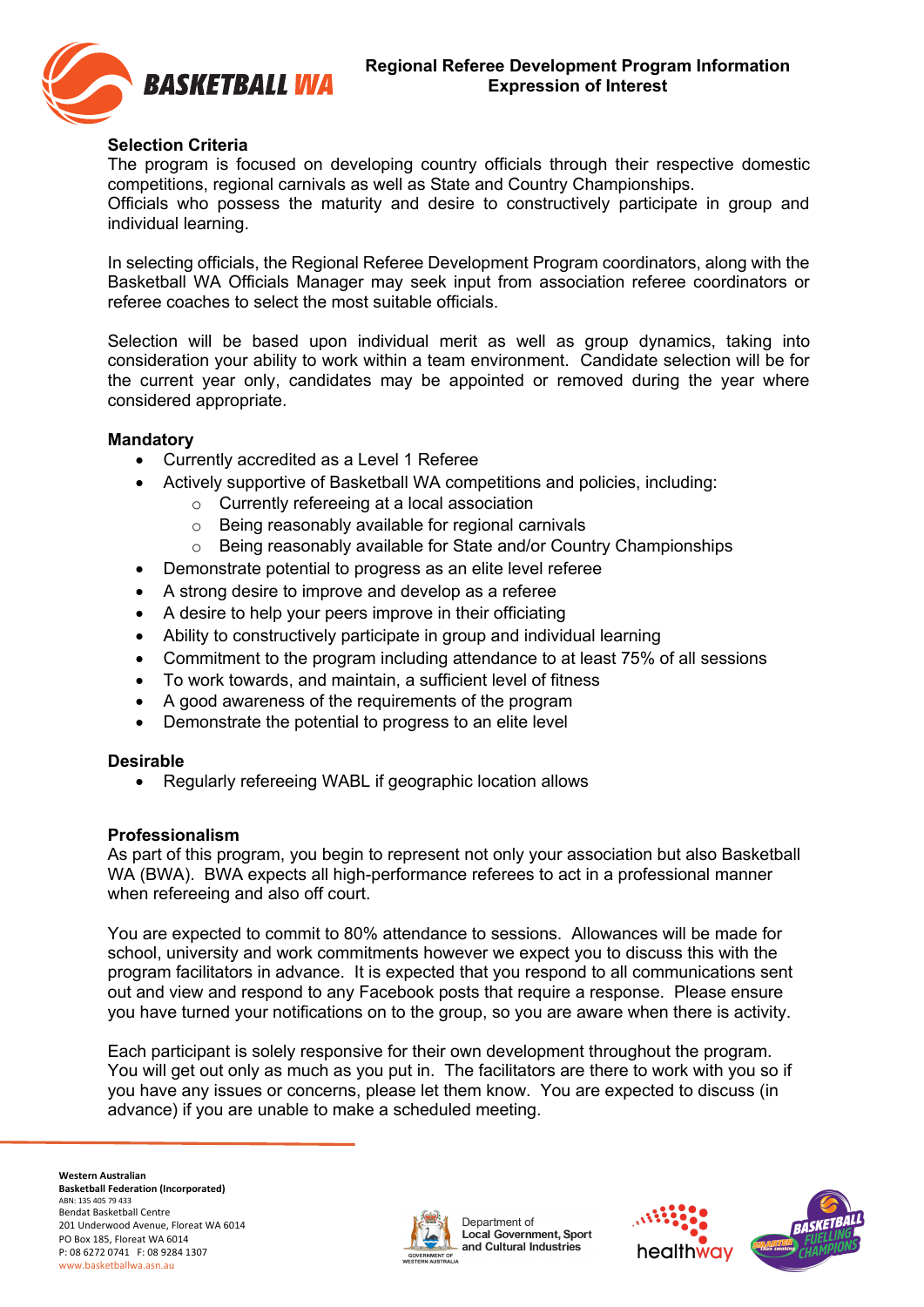

## **Regional Referee Development Program Information Expression of Interest**

# **Participation within your Association and Region**

It is mandatory that you are participating as a referee at your local association on competitions they conduct. It is recommended that you are officiating games that are suitable for your development to which balancing your involvement in relation to work, life, leisure and enjoyment factors.

## **Participation within Basketball WA Competitions / Championships**

It is expected that you are available and participate at State and Country Championships, in particular

- State Titles Weekend Late December to Referee
- Country Championships U16's, U18's and Seniors to Referee
- Country Championships U12's and U14's to Referee Educate (coach)
- WABL expected for those participants located in the South West

#### **Facilitators**

## **South West, Great Southern, Goldfields**

Daryl Fishwick – South West – Level 02 Accredited Referee Coach Michael Manners – South West – Level 02 Accredited Referee Coach Colin Davies – Great Southern – Level 02 Accredited Referee Coach Robert Thomson – Goldfields - Level 01 Accredited Referee Coach

#### **Mid-West, Kimberley, Pilbara**

Karl Pirrottina – Mid-West - Level 01 Accredited Referee Coach Lachlan Power – Pilbara - Level 01 Accredited Referee Coach Cass Ward – Pilbara - Level 01 Accredited Referee Coach Kayla Harrison – Pilbara - Level 01 Accredited Referee Coach Josh Linton – Kimberley - Level 01 Accredited Referee Coach

## **Expectation Facilitators**

BWA expects all high-performance facilitators to work within the program under the expectations of BWA and striving to achieve the best results within their program. It is expected that the facilitators are scheduling sessions with no less than 3-4 weeks' notice to allow for participants to make themselves available. We expect the facilitators to be open and honest with feedback while encouraging the referees to be the best they can be.

 **Western Australian Basketball Federation (Incorporated)** ABN: 135 405 79 433 Bendat Basketball Centre 201 Underwood Avenue, Floreat WA 6014 PO Box 185, Floreat WA 6014 P: 08 6272 0741 F: 08 9284 1307 www.basketballwa.asn.au



Department of Local Government, Sport and Cultural Industries